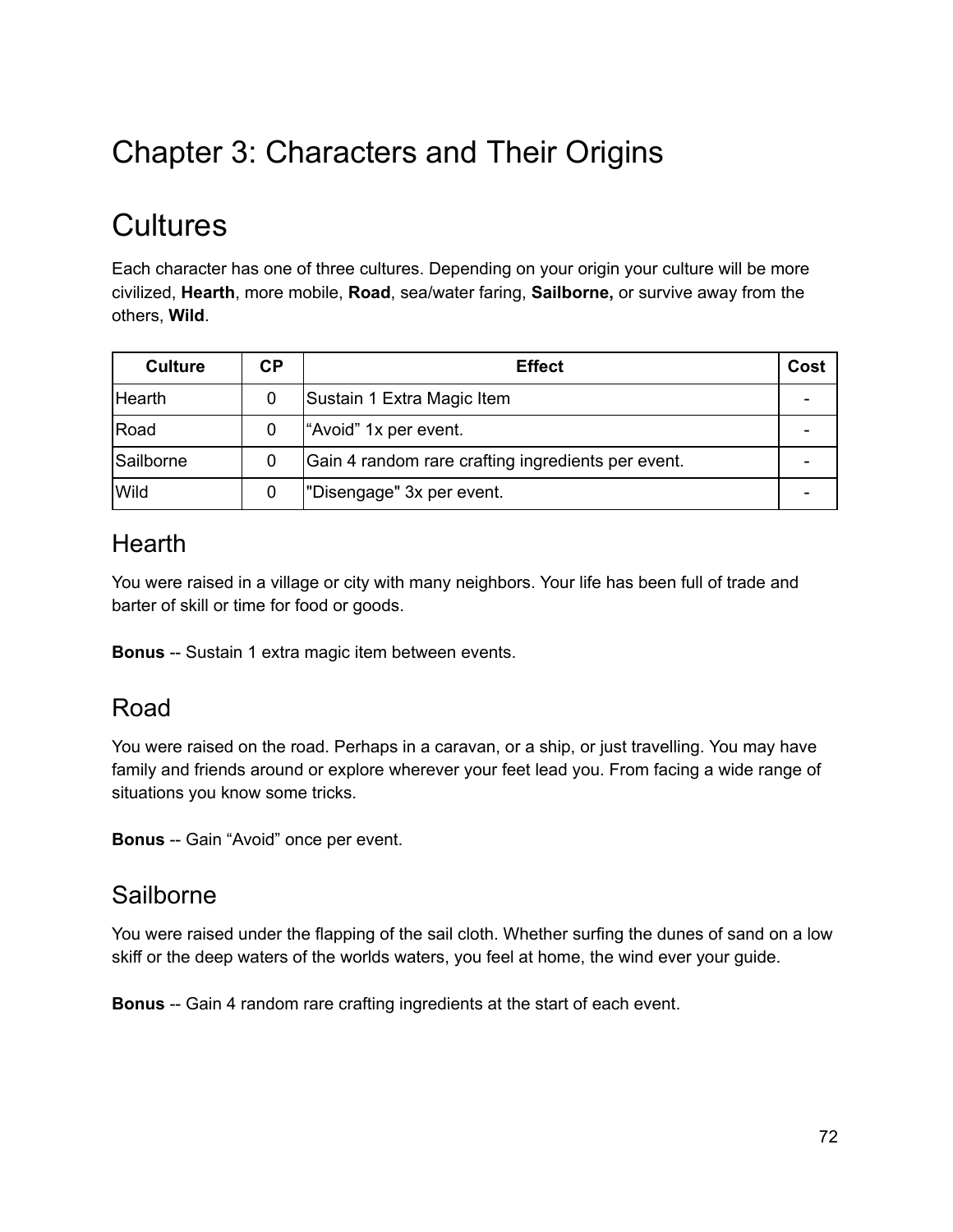## Wild

You were raised in the wild, solo, or with a family or tribe. There was no village of houses around you nor a market to visit but you make up for this in survival instinct.

**Bonus** -- Gain "Disengage" three times per event.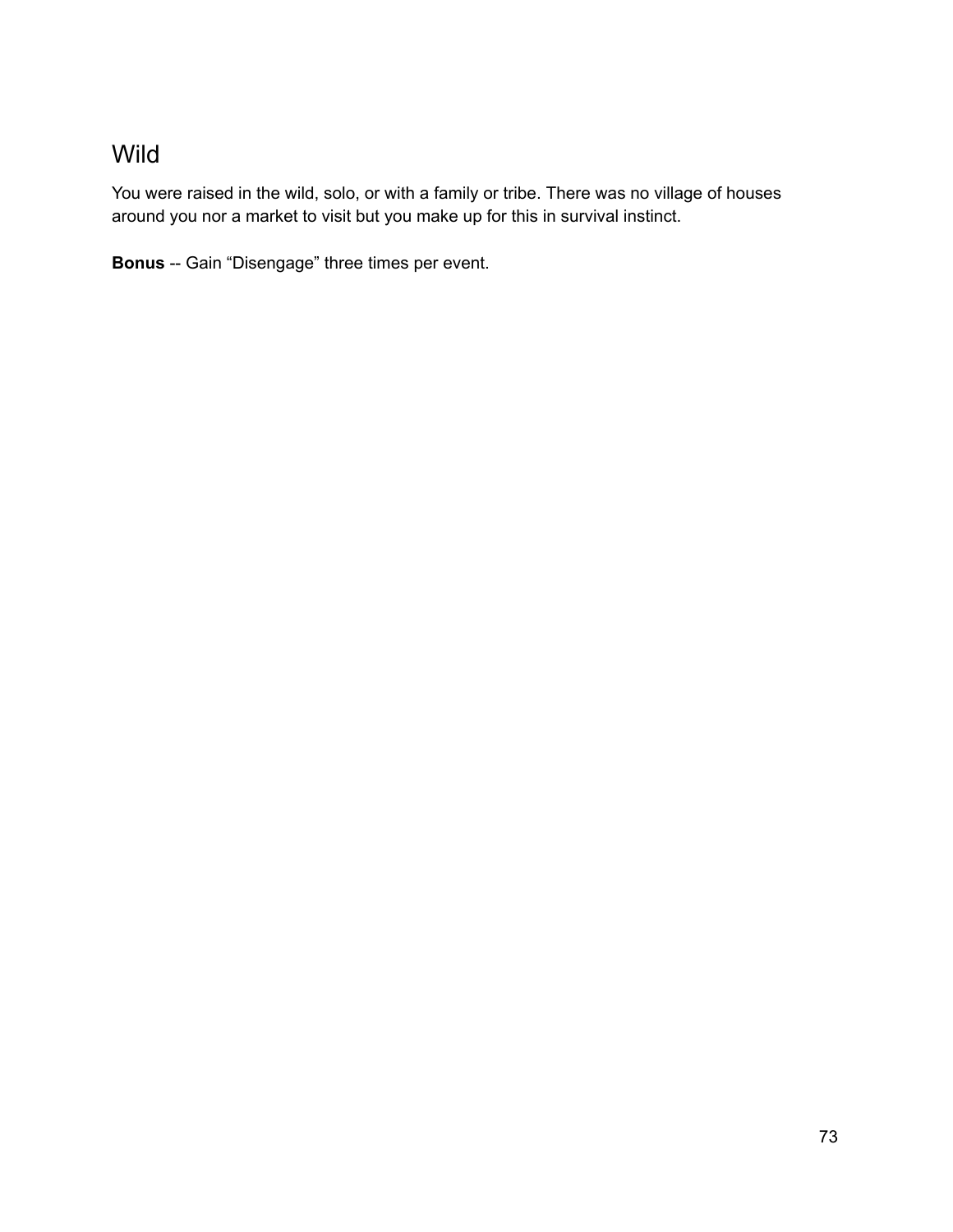# Races

You must choose one of these at character creation. Paired with culture this defines what kind of person you are.

| Header            | <b>Skill</b>         | CP | Effect                                                                         | Cost |
|-------------------|----------------------|----|--------------------------------------------------------------------------------|------|
| <b>Elbaels</b>    | Element<br>Alignment | 0  | Gain one bonus point of the Attribute you choose.                              |      |
| Gnome             | Obsessed             | 0  | "Purge [Effect] by Heritage". Death, Maim, Paralyze,<br>Repel, Root, and Stun. |      |
| <b>Greenskins</b> | Survivor             | 0  | Gain one bonus point of Vitality                                               |      |
| <b>Humans</b>     | Resourceful          | 0  | May sustain 1 additional item at the end of each event.                        |      |
| Lacuna            | <b>Abnormal Mind</b> | 0  | l"Reflect"                                                                     |      |
| Pacted            | Compact              | 0  | "With my pact, By my voice, Grant Extra Defense,<br>Resist"                    |      |
| Weirkin           | Sturdy               | 0  | Gain one bonus point of Armor                                                  |      |

### Elbaels

The Elbael are a long-living race tied to the primal elements of the world- fire, water, air, and earth. Those of light and shadow are not uncommon as well. Elbael are drawn to places of elemental power, for reasons even they cannot always explain. When asking a Fire Elbael, for example, why they were drawn to an active volcano during a time of crisis, they may just respond that "it felt right". Those more in tune with magic theory have mentioned, vaguely, something about ley line nexuses; there are rumours that the Elbael can detect them. Elbael have shadowed eyes that are ringed with the colour of their element (fire-red, earth-green, water- blue, and air- white, light- yellow, shadow- purple) and pointed ears.

Wild Elbael are drawn most typically to places of great primal power not established on an average map. Road Elbael travel along well-worn paths, carving roads to populated Elbael cities. These cities, home to Hearth Elbael, are rumoured to be located atop great places of primal power. One such city is simply known as Caldera, placed atop a large, sleeping volcano. Water Elbael can often be seen taking to the open seas, their children on these wanderings being Sailborne, learn to trade and locate goods.

Types: Fire (red), Water (blue), Earth (green), Air (white), Light (yellow), Shadow (purple) Makeup Req: visible eye markings in your element color (like this: https://www.pinterest.com/pin/506514289312793918/), elf ears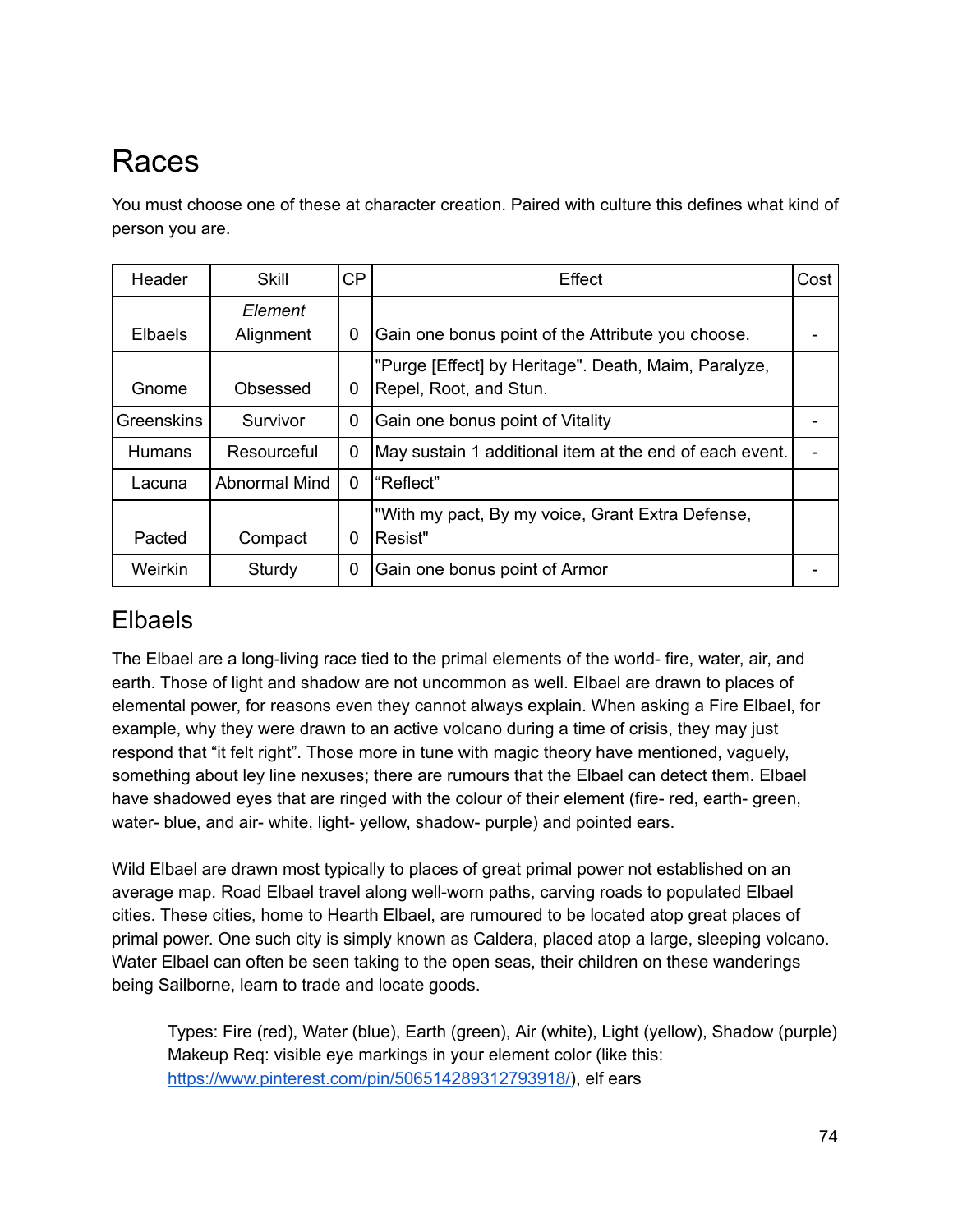Bonus: Permanent pool increase by 1 in the base attribute pool of your choice. Does not count against pool totals when purchasing more points.

## Gnomes

These genial folk often dwell underground and their primary Culture is Hearth. Most gnomes live in clans with a common focus and personality traits. Many of these clans make their homes in the mountains, but there are some clans, notably the Zvezdaria, who make their home elsewhere. They wear facial gems indicating some of those aspects, noted below.

The Zvezdaria clan, for example, study the stars and live amidst the peaks rather than below ground. Their facial gems are green, blue, and white.

It is said, however, that if a gnome decides to go against family tradition, that they are cast out from their ancestral homes. Therefore, pockets of banished gnomes do exist, working together to assure their mutual survival among the other races and cultures of the world.

An example of a banish-clan is the Unified Artisans Cooperative, operating from Greenborough Bend. They trade their goods along the rivers of that area.

Makeup Req: 3 face gems required. Each clan has a focus in a particular trade, and a personality associated with their face gems (like this:

https://www.pinterest.com/pin/500744052292213836/). Families/clans specialize in different trades depending on the gems on their face. No two families/clans specialize in the same trade.

| <b>Personality</b>                |
|-----------------------------------|
| Familial, Loving, Passionate      |
| Kind, Open, Positivity            |
| Successful, Joyful, Cautious      |
| Friendly, Innocent, Superstitious |
| Hopeful, Logical, Healthy         |
| Joyful, Harmonious, Peaceful      |
| Pure, Enduring, Zealous           |
|                                   |

Bonus: At start of event and when perform a Full Refresh of your Base Attributes you gain "Purge [Effect] by Heritage". Can be used on Death, Maim, Paralyze, Repel, Root, and Stun.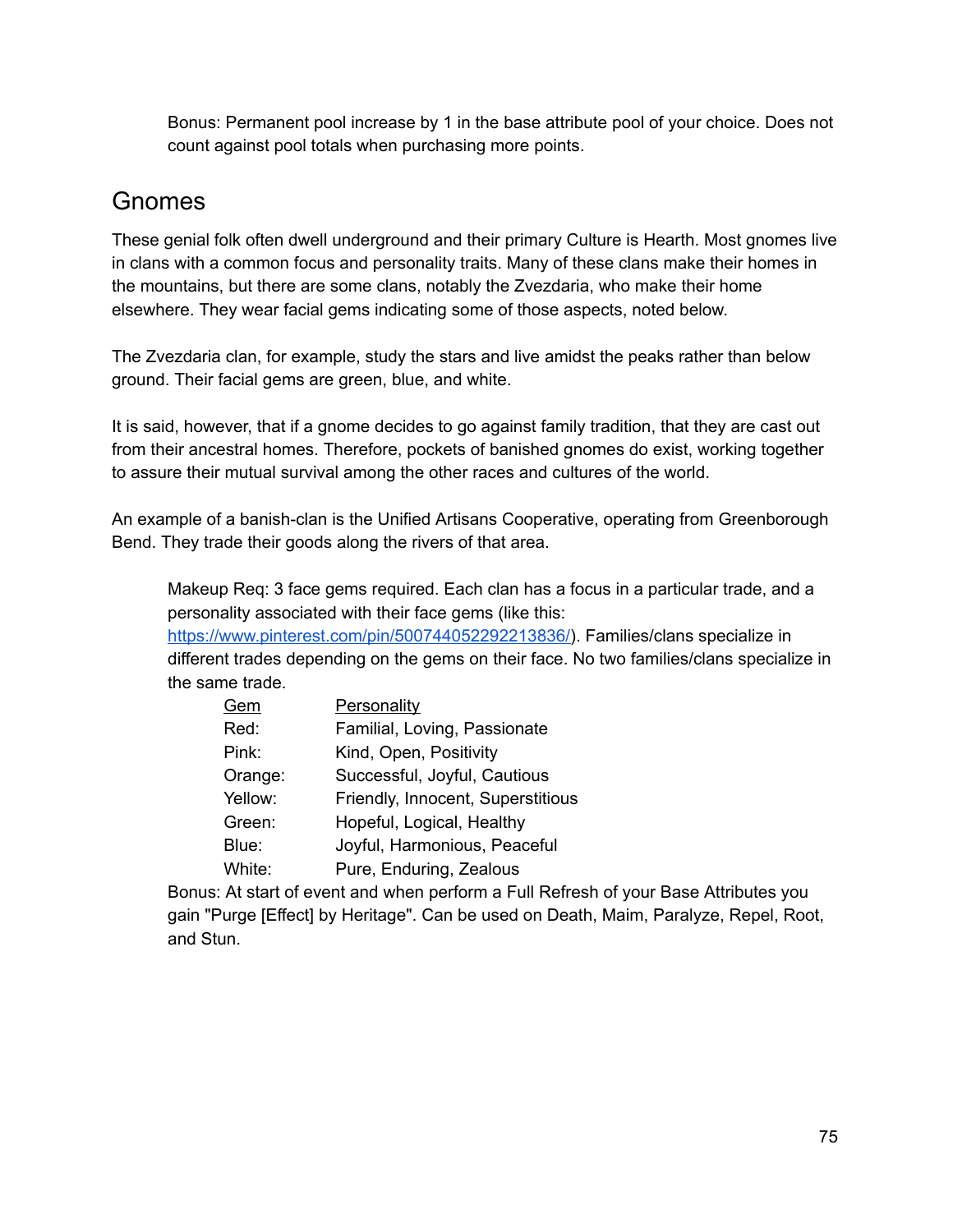#### **Greenskins**

Goblins are a shamanistic people, with green tinted faces, and large ears. They live in small villages with yurts and other animal skin or mud structures. They form tight-knit Hearth communities with one person in each village held responsible for maintaining the villages knowledge, known as the Elder. The elder has many apprentices, one of which will assume the role of elder at any point should the elder fall ill or die. Goblins chant around fires and follow common superstitions in day to day life. To break an ill omen, it is said that you must carry salt and iron.

Orcs have grey tinted faces and tend to be scarred. They spend their lives on the road in search of battle and foes. They train regularly for battle, stopping only to replenish supplies. They leave their youngest and oldest in towns to grow food and train, using what strength they have to prepare the next army or keep the army going. They tend to fall under the Road and Hearth cultures, but there has been word of a retired Orc Captain who, grieving for the losses he caused, disappeared deep into the wilds and has not been heard of since. He was from the infamous Copper Legion.

Ogres have yellow tinted faces and tend towards wearing clothing made of plants, reeds, and animal skins. They spend their lives in the forest and other natural places. They hold a strong respect for the land around them, and despite their size and somewhat frightening appearance, hold to a life of minimal impact and burden to the land and creatures around them. They perform rituals to restore the land around them and help their people thrive in the environs around them, and always seek to right wrongs that outsiders have committed against nature. Ogres tend to favour the Wild, but they can be at home on the Road or in a quiet Hearth life, so long as they are surrounded by nature in some way.

There is rumor that in the past, all greenskins looked the same, but most greenskins claim that tale comes from a traveler who did not recognize a birth defect when they met three green brothers. One was a goblin, one an orc, and one an ogre. All of them claimed to have the same mother and argued constantly about their father.

Types: Orcs (grey), Goblins (green), Ogres (yellow) Makeup Req: green/grey/yellow skin dependent on choice. Contouring that evokes the feel of the skin tone may be acceptable. (Like this: https://bit.ly/2qUN5Dr, or this: https://bit.ly/2KhMvsa, https://bit.ly/2ToTeVo, https://bit.ly/2KkbGuk) Bonus: Permanent 1 Vitality increase.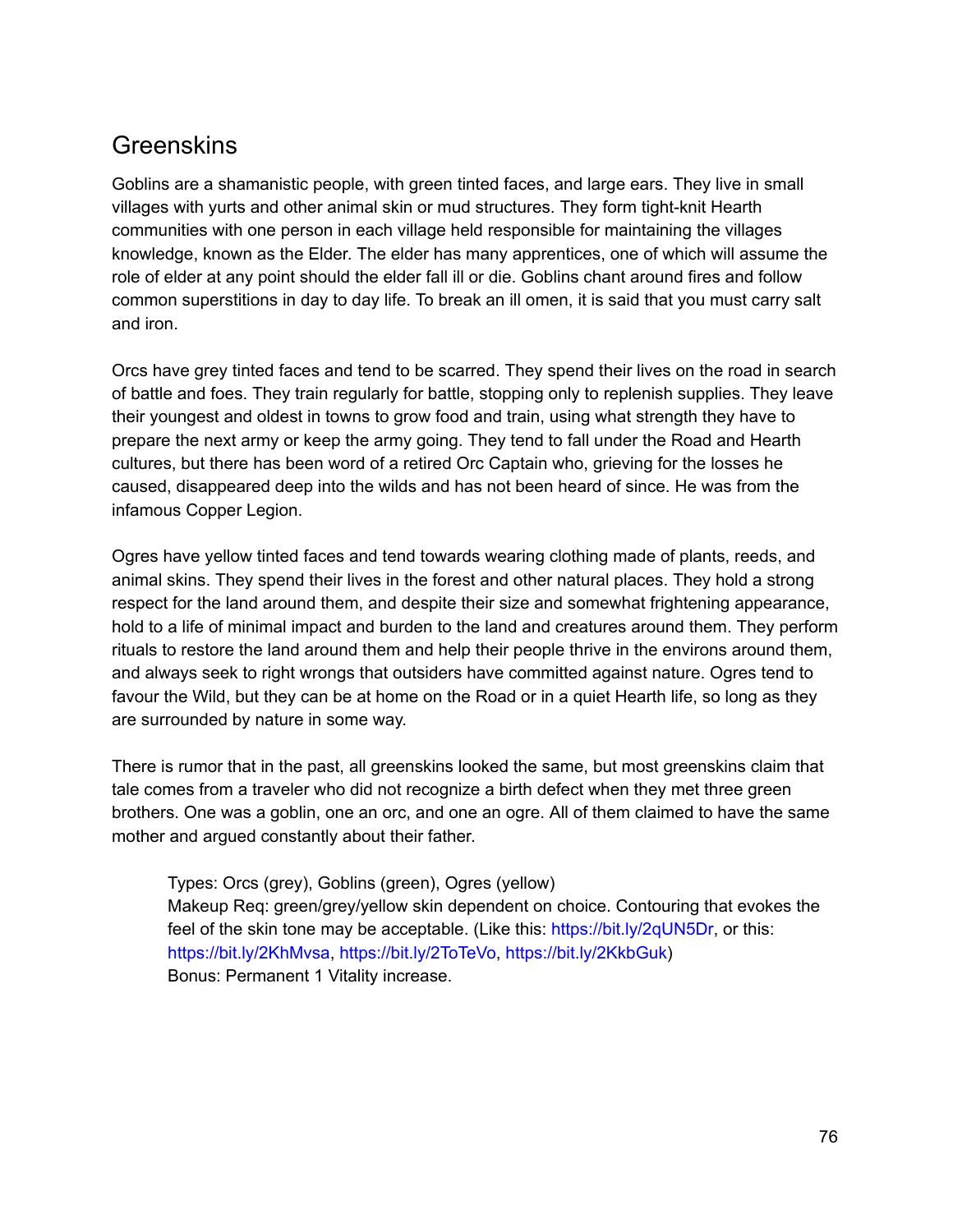### **Humans**

Willful and determined, humans are the most numerous of the races. They tend to be highly adaptable and creative and form communities, though they themselves vary within them. Their personality and disposition vary greatly, so it's a mixed bag on who you'll meet. The humans, like all the mortal races, are capable of great empathy and great cruelty.

A Human of the Wild can be a hermit, living apart from others, or of a clan that reveres natural things banding together in the wilds of the world. A Human of the Road could be a traveling musician or salesman, and find value in open sky and familiar (or not) paths. A Human of the Hearth often enjoys being surrounded by other people, in communities large or small, and doesn't take to traveling often. Sailborne humans may turn to piracy to accomplish their goals.

Makeup Req: None Bonus: You may sustain 1 additional item at the end of each event.

#### Lacuna

They say the first Lacuna was formed when a child wished so strongly for a playmate that their mind created a physical manifestation of their wish. All this manifestation wanted was to play; enjoyment was its singular focus. As the years turned and the child grew older, this manifestation stayed the same.

Lacuna do not often form communities, being very singularly-driven beings. They will, however, take on the culture that best suits their needs in achieving their goals. For example, there is a sea captain, a Sailborne, rumoured to be a Lacuna searching for the lost sword of the deity of War. That sword is rumoured to grant its wielder power over nature. This captain searches without cessation; who knows if the sword truly exists..?

A Lacuna is a strong thought given form. They can be a driving force for revenge against a particular person. They can be a never-ending quest for the magic of runes. Because of their one-track minds and singular focus, their ability to emote is limited by what they discover in the world around them. They have no memories of who they once were or, rather, whose thought they were. ((Author's Note: Playing a Lacuna is NOT an opportunity to play with mental illness. Please see "Safety and -isms", "Inclusivity", and "Code of Conduct" .))

> Makeup Req: This alchemical symbol, visible. ----------------> Bonus: Once per event "Reflect" any packet, missile, or melee attack.

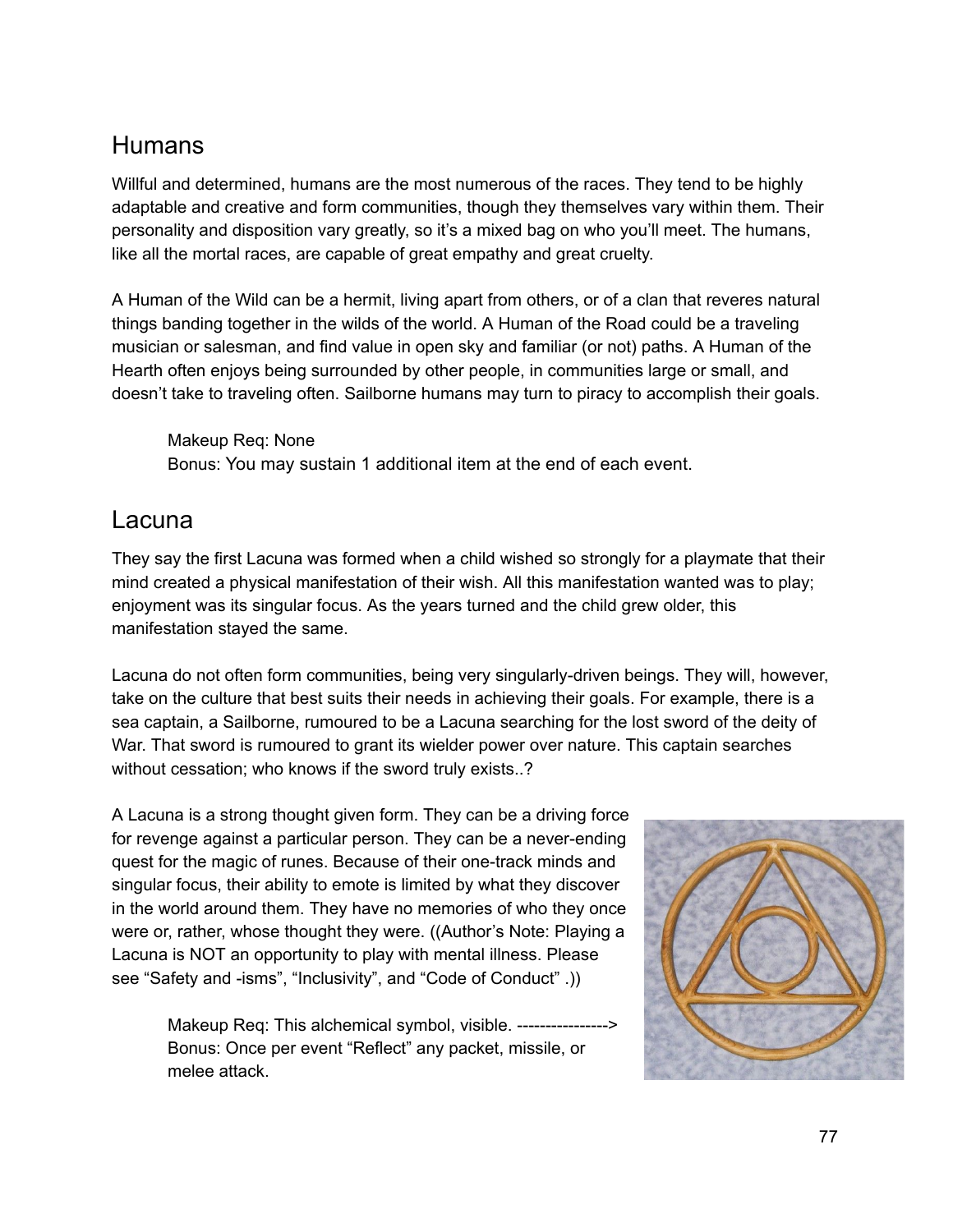## Pacted

The Pacted are a mixed race that has been twisted by the great power within them. Power granted by beings whose motives are unknown. These powers, a conduit for greatness which all Pacted share, make them a unique race.

There are four types of Pact known- the Willful, the Paragon, the Guide, and the Burdened- and each of them have their own purpose in the pattern of the world. People of all races are drawn to or revile these Pacted, whose bond with higher powers makes them mysterious and has altered their forms from their original states. Some people are born Pacted and they appear across every other race, always looking the same. These pacts are not just linked in their lifetimes. A family member or creator, for example, could have made the pact with the power from which their strength is drawn. Or, more commonly, they could have made the Pact themselves and given up who they were and become one of the Pacted.

Sometimes becoming Pacted is hereditary and sometimes Pacted will bear children of their original race. In either case, they care for their children as any other would, acknowledging that their choices have had a lasting impact on the lives of everyone around them.

Pacted of the Willful have horns upon their brow, and some even have fur covered legs. Pacted of the Paragon have golden eyes and cheekbones and some even have wings. Pacted of the Guide have orange eyes and horns and some even have tails. Pacted of the Burdened are always life created from inanimate objects, but they always have a humanoid form to them.

#### The Pact of the Willful

The Pact of the Willful focuses primarily on the existence of free will, the pact made was to ensure themselves and others will not be subjugated by another's will, whether that subjugation helps or hinders the one subjugated. One could find themselves as a champion for the enslaved and downtrodden, or the one who ends what little tie holds a person to sanity. They come from a culture that fears the mental subjugation of all free minds in the world. They move in small groups to keep from drawing attention to their work in freeing others. They are often self reliant in nature and have a strong leaning towards crafting, but they are also heavily focused on protecting their communal groups. Often, once they establish a home, they will set up their community with guards and watch and focus on ensuring none can entrap their minds. Their Pact makes horns grow from their head, a witness to their stubborness and refusal to submit to the will of any being, both a warning, and a promise.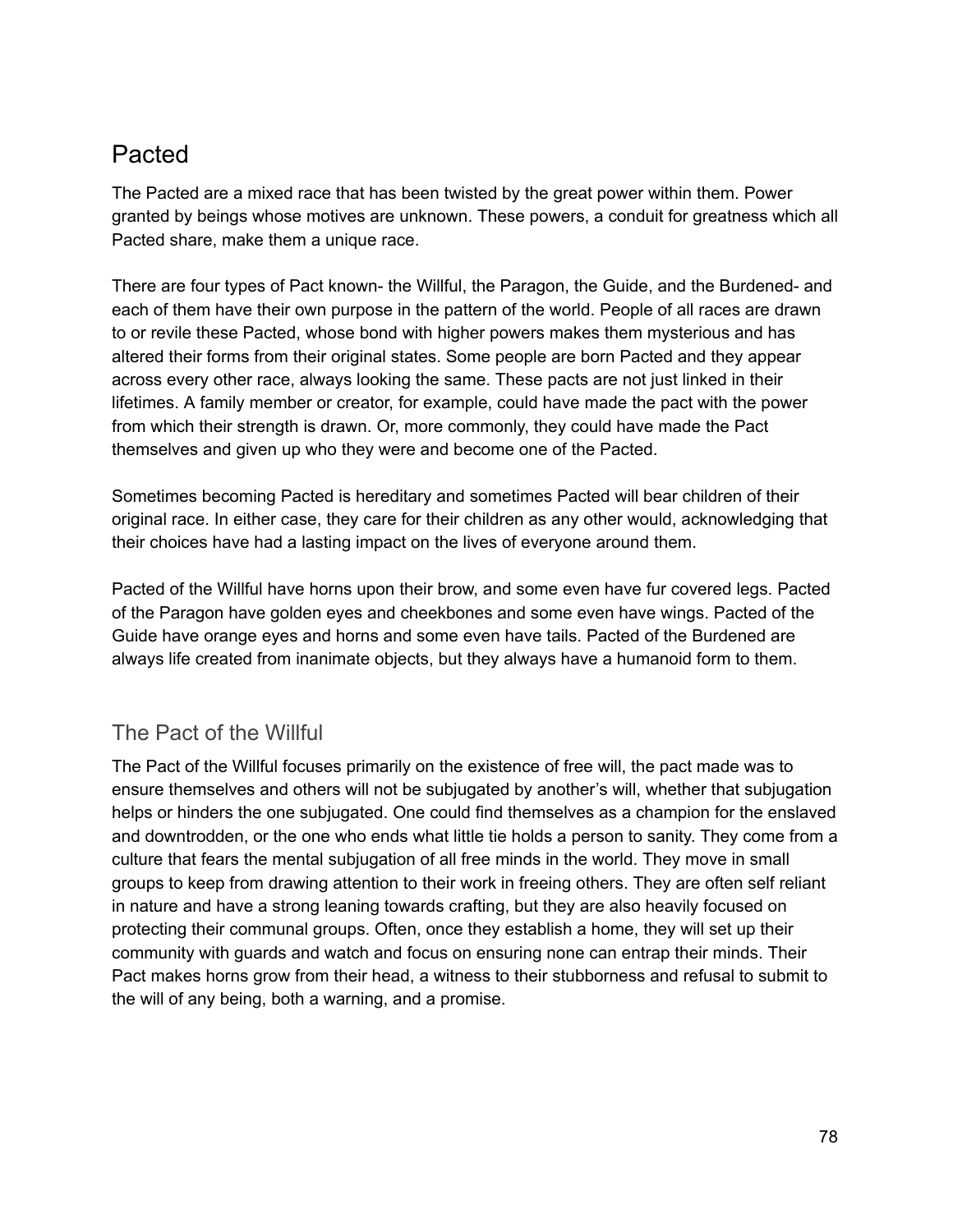#### The Pact of the Paragon

The Pact of the Paragon focuses primarily on mastery of the self, the pact made was to be in service to others, whether others wish it or not. One could find themselves as a bastion against all evil, or creating opportunities for themselves through being the "best" at a chosen craft. They are very self-assured and motivated, always pushing themselves forward to achieve their goals, possibly even at the expense of others desires. Their Pact makes their form shimmer around the eyes in gold, and they may have iridescent wings, often causing others to stare at them in adoration and ignore the effects of what they do.

#### The Pact of the Guide

The Pact of the Guide focuses primarily on imposing their will on others, the pact made was to touch the world in a broad manner, sacrificing the self for the benefit of the many. A Guide may have made a pact in order to find a cure to save a village from a plague, or may be the only one who knows the cure. They focus on leading others by persuasion and example and seek to have a lasting legacy for the benefit of others. Their Pact makes their form glow orange or shrouded in black around the eyes, they grow horns on their heads, and they may have tails, often causing others to look away from them, and towards the work they do.

#### The Pact of the Burdened

The Pact of the Burdened is unique in that their creator's will was imposed upon them to bring them to life. They could be constructs of wood, porcelain, iron, or stone, crafted with loving care. Many of these, when discovered to be living, have been abandoned, but others were specifically brought about by their masters and Burdened with intelligent thought. Their Pact makes their form appear as man-made constructions in the shape of their creators (dolls, armour, scarecrows, etc.).

Makeup Req:

Willful: Horns on head, no marks on face, may include fuzzy legs. Paragon: Gold around eyes and cheekbones, may include wings. Guide: Horns on head and orange or black around eyes and on cheekbones but not your whole face, may include a tail.

Burdened: Must look artificial (example-scarecrow, living armour, bone golem).

Bonus: Once per event "With my pact, By my voice, Grant Extra Defense, Resist"